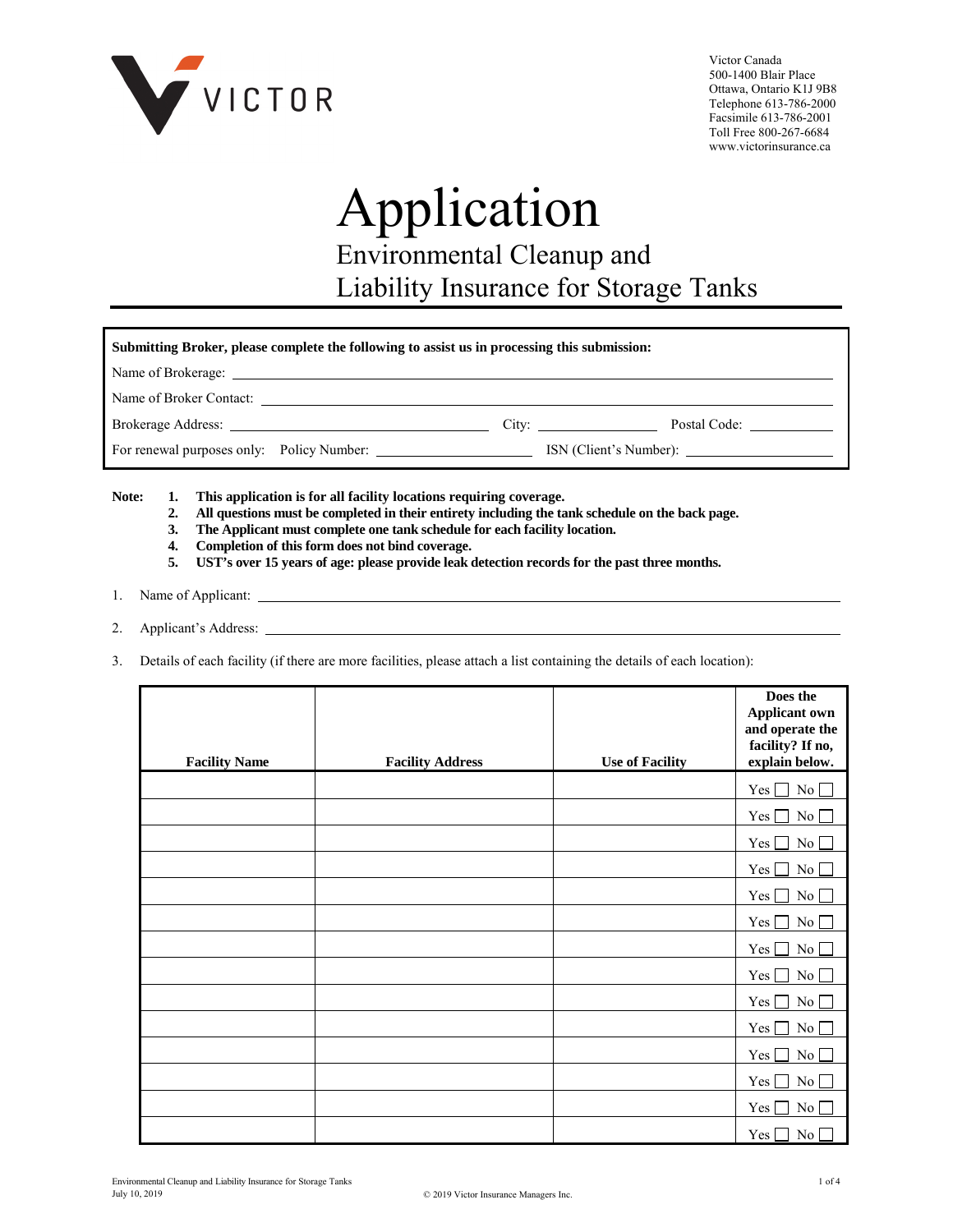- 4. (a) Who is the Owner of the facility:
	- (b) Who is the Operator of the facility:
- 5. Please include with this application a copy of a survey plan and blueprint, if available, as well as the Applicant's Spill Prevention, Control and Containment (SPCC) Plan for each facility housing above ground storage tanks.
- 6. List all claims made or orders issued against the Applicant including employees during the past five years for cleanup or response action, or bodily injury or property damage, resulting from the release of regulated substances, hazardous waste or any other pollutants, from this location or other locations owned or operated by the Applicant into the environment. Please provide a brief description of each such claim/order and its outcome.

7. Is the Applicant aware of any facts or circumstances which could reasonably be expected to result in a claim(s) or order being asserted against the Applicant or any employee for environmental cleanup or response, or for bodily injury or property damage arising from the release of pollutants into the environment? damage arising from the release of pollutants into the environment?

If yes, please provide details:

8. During the past five years, has the Applicant experienced any reportable releases or spills of regulated substances, hazardous waste or any other pollutants, as defined by applicable environmental laws or regulations? waste or any other pollutants, as defined by applicable environmental laws or regulations?

If yes, please provide details:

9. During the past five years up to the date of this application, has the Applicant or any employee been charged in relation to a contravention of any standard or law relating to the release or threatened release from the location of a regulated substance, hazardous waste or any other pollutant? hazardous waste or any other pollutant?

If yes, please provide details:

10. Is there a history of leaks or releases at any of the facilities, not already stated above? YES  $\Box$  NO  $\Box$ 

If yes, please provide details:

11. Were all tanks new at installation?  $YES \Box NO \Box$ 

If no, please provide details regarding the date manufactured and any upgrades or changes made to the tank since the date manufactured.

- 12. Have any repairs or upgrades (including relining) been performed within the past 10 years for any tank? YES  $\Box$  NO  $\Box$ If yes, why were the repairs or upgrades performed?
- 13. Were any tanks ever removed or closed at any of the listed facilities?  $YES \Box NO \Box$

If yes, please provide details why: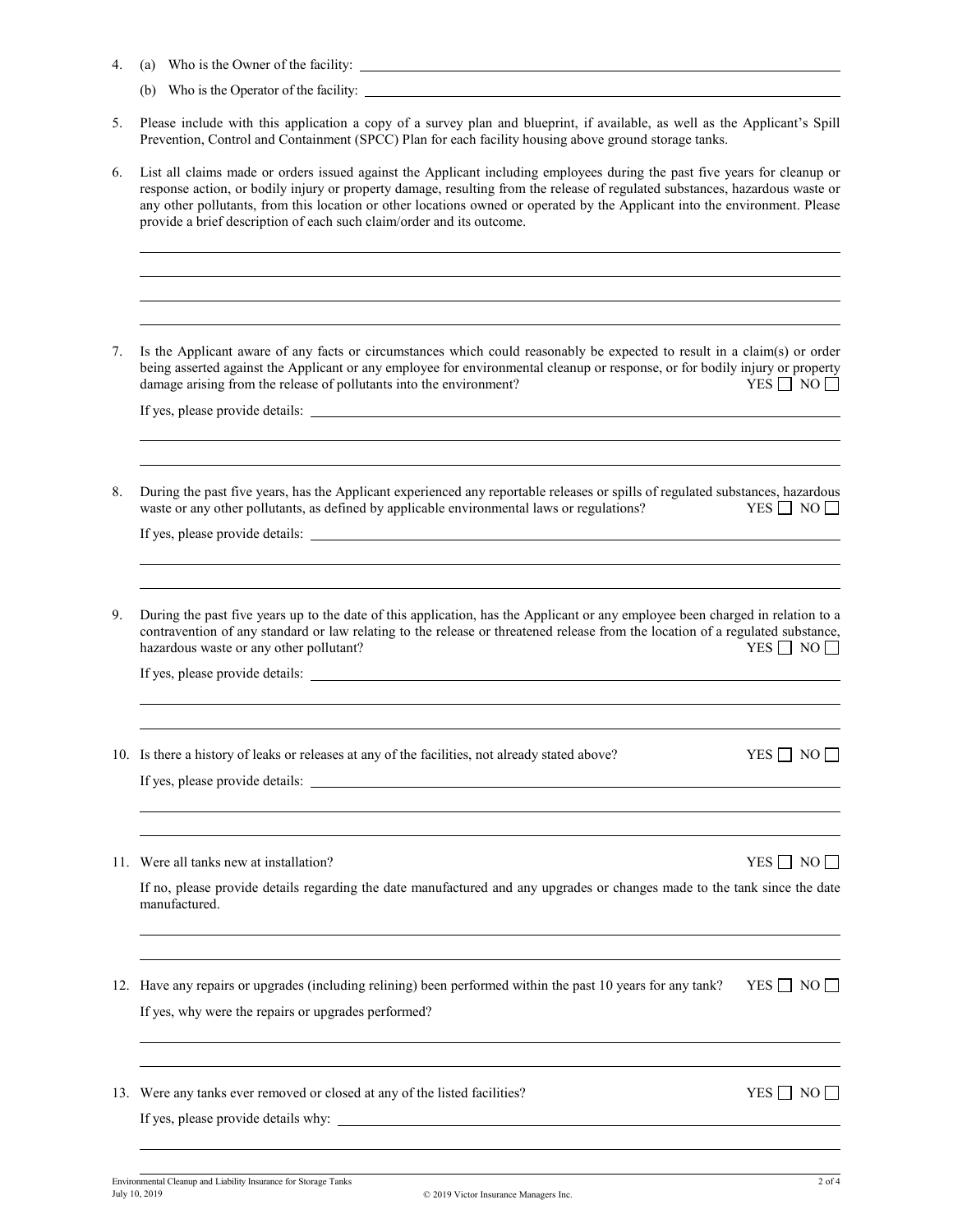15. Does the Applicant currently have pollution liability insurance coverage for the tanks applied for on this application?  $YES \Box NO \Box$ 

| Insurer                  |     |                                                                                                                                                                                                                                                                                                                                                                                                                                                |
|--------------------------|-----|------------------------------------------------------------------------------------------------------------------------------------------------------------------------------------------------------------------------------------------------------------------------------------------------------------------------------------------------------------------------------------------------------------------------------------------------|
| Renewal Date             |     |                                                                                                                                                                                                                                                                                                                                                                                                                                                |
| Limit                    |     |                                                                                                                                                                                                                                                                                                                                                                                                                                                |
| Deductible               |     |                                                                                                                                                                                                                                                                                                                                                                                                                                                |
| Retroactive Date         |     |                                                                                                                                                                                                                                                                                                                                                                                                                                                |
|                          |     | $YES \Box NO \Box$                                                                                                                                                                                                                                                                                                                                                                                                                             |
| Limits Required:         |     |                                                                                                                                                                                                                                                                                                                                                                                                                                                |
|                          |     |                                                                                                                                                                                                                                                                                                                                                                                                                                                |
|                          |     |                                                                                                                                                                                                                                                                                                                                                                                                                                                |
| 18. Deductible Required: |     |                                                                                                                                                                                                                                                                                                                                                                                                                                                |
|                          | 17. | 16. Are there any oil/water separators on any of the facilities listed in question 3?<br>If yes, please provide specific details as to why it is required, type, location and age:<br>$\Box$ \$500,000/\$1,000,000<br>$\Box$ \$1,000,000/\$1,000,000<br>$\Box$ \$5,000,000/\$5,000,000<br>$\Box$ \$1,000,000/\$2,000,000<br>$\Box$ \$2,000,000/\$2,000,000<br>*Higher limits are recommended if both underground and above ground tanks exist. |

# **APPLICANT'S CONSENT TO THE TRANSMISSION OF THE INFORMATION CONTAINED IN THE APPLICATION FORM**

I hereby acknowledge that the information collected in the Application form is acquired by my insurance broker to be transmitted to Victor Insurance Managers Inc. ("Victor") for the sole purpose of obtaining an insurance policy, and will be kept confidential.

Moreover, I authorize Victor Insurance Managers Inc., its insurers or service providers to:

- conduct verification, using outside sources, of the information contained in the Application form, in attached documentation and in subsequently provided documentation;
- in the event of a claim, transmit the submitted and verified information to loss adjusters, lawyers or other similar offices for the purposes of investigating, defending, negotiating or settling any claims, as required.

For more information on Victor's privacy policy, please contact privacypolicyinquiries@victorinsurance.com.

## **DECLARATIONS AND SIGNATURE**

The undersigned declares that the above statements are accurate and complete and acknowledges its understanding that the Insurers are relying upon the statements in issuance of any quotation, binder or policy related to this application. Should a policy be issued, this Application and its attachments shall form part of the policy. The undersigned agrees that if information supplied in this Application changes between the date of this Application and the effective date of the policy, the undersigned will provide written notice of such changes immediately to Victor and Victor may withdraw or modify any outstanding quotations or agreement to bind coverage.

Name of Applicant (please print):

Signature of Applicant:

Date: